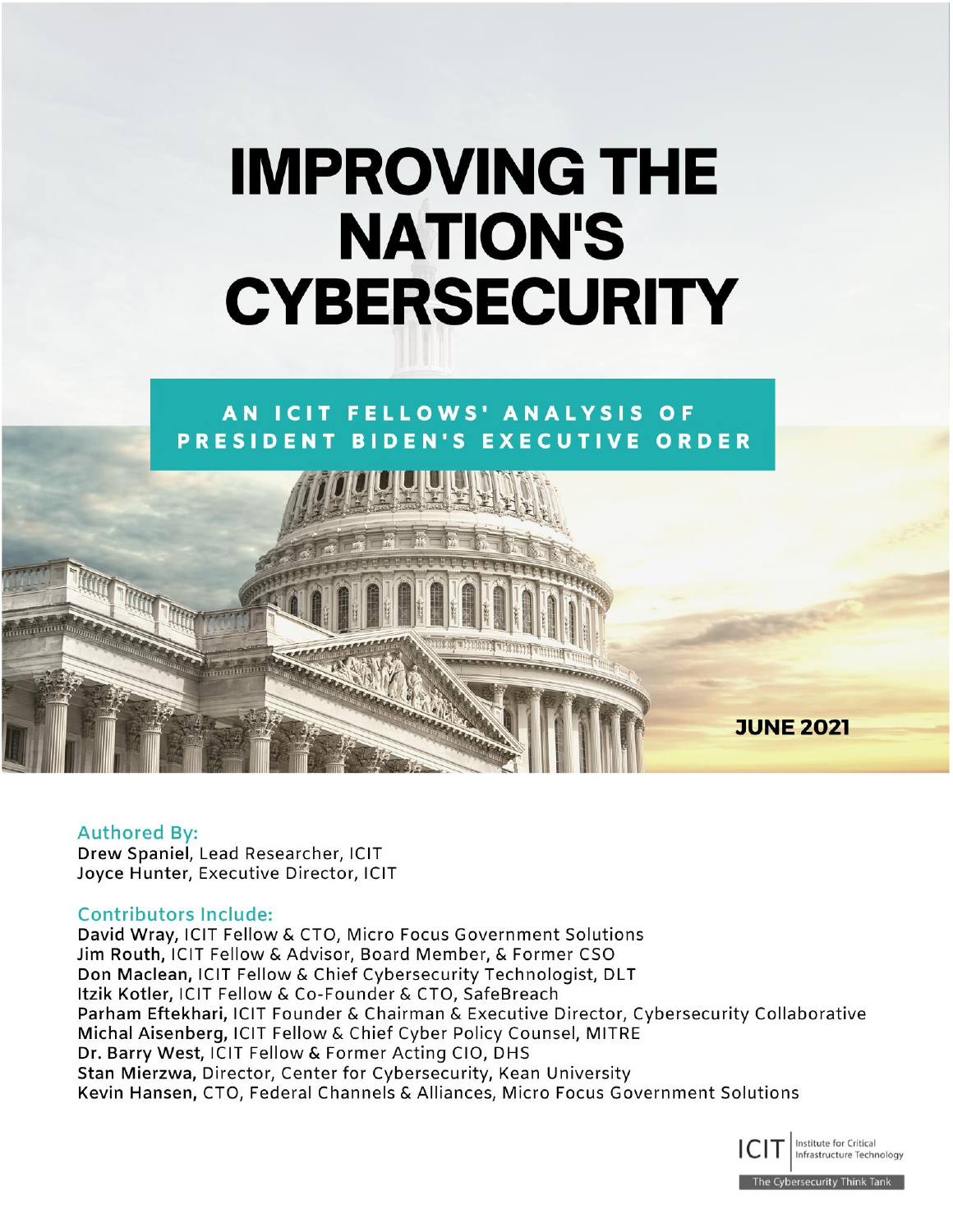

# **Contents**

| Standardizing the Federal Government Cyber Incident Response to Incidents and Vulnerabilities 6 |
|-------------------------------------------------------------------------------------------------|
|                                                                                                 |
| Improving Federal Government Incident Detection, Response, and Remediation7                     |
|                                                                                                 |
|                                                                                                 |
|                                                                                                 |
|                                                                                                 |
|                                                                                                 |
|                                                                                                 |
|                                                                                                 |
|                                                                                                 |
|                                                                                                 |

1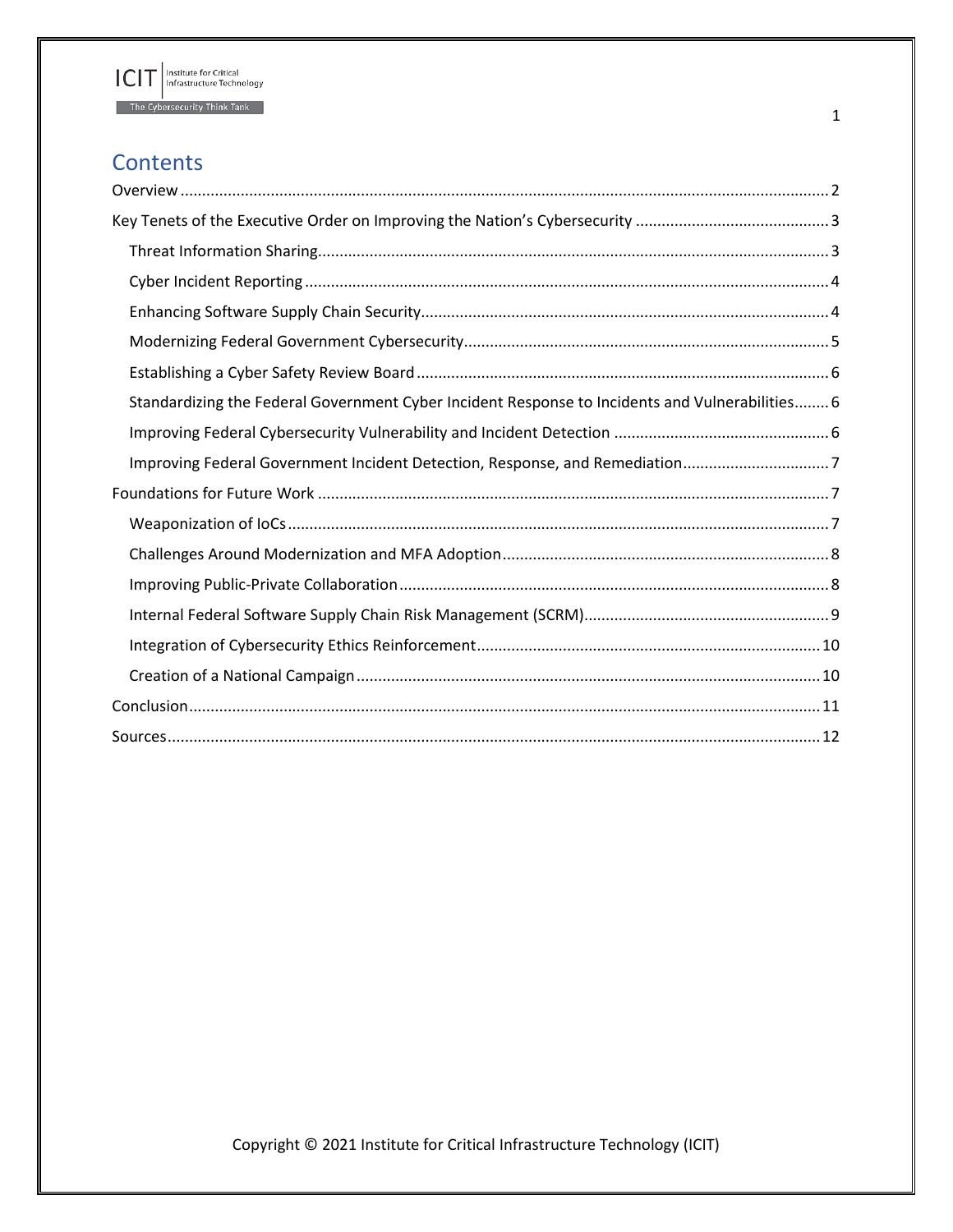

## <span id="page-2-0"></span>**Overview**

President Biden's Executive Order on *Improving the Nation's Cybersecurity* calls for ambitious cybersecurity reform across the federal space in response to recent incidents such as the attacks against SolarWinds and the Colonial Pipeline. Jim Routh, ICIT Fellow and Former Mass Mutual CSO, opines, "This Executive Order represents an essential and positive step forward for the nation's cyber resilience capabilities" because he expects the impact of the Executive Order (EO) to be a positive re-affirmation of the importance of cyber resilience to the nation and enterprises. The Executive Order states: "This order is not intended to, and does not, create any right or benefit, substantive or procedural, enforceable at law or in equity by any party against the United States, its departments, agencies, or entities, its officers, employees, or agents, or any other person." However, it does institute binding directives for the federal agencies' cybersecurity practices and acquisition processes. ICIT believes that over time the directives set by the Executive Order will catalyze cybersecurity reform within private contracting companies that will then propagate to the private sector overall. As best practices normalize, security across all critical infrastructure sectors will holistically improve.

The Executive Order promises more comprehensive and broad cybersecurity reforms than those introduced by prior administrations. Dr. Barry West, ICIT Fellow and Former Acting CIO, DHS, participated in creating and executing Executive Order 13800 in May 2017. He proffers that "[EO 13800] did a good job of getting some momentum around high-value assets and ensuring agency heads were held responsible for Cybersecurity and not just the CIO and CISO. But, it did not touch on other key areas we now see in this new Executive Order." Some of those critical areas include:

- Supply Chain is vital. It is crucial to hold organizations in public and private sectors responsible for secure software development and ensure that security standards apply to all vendors and third parties that participate in development.
- Better collaboration between the public and private sectors; Having a Review Board cochaired by both the public and private sector stakeholders should increase awareness and foster better communications.
- A standard playbook will yield significant impacts both in the short-term and long term. In addition, this will allow organizations to have one standard for incident response.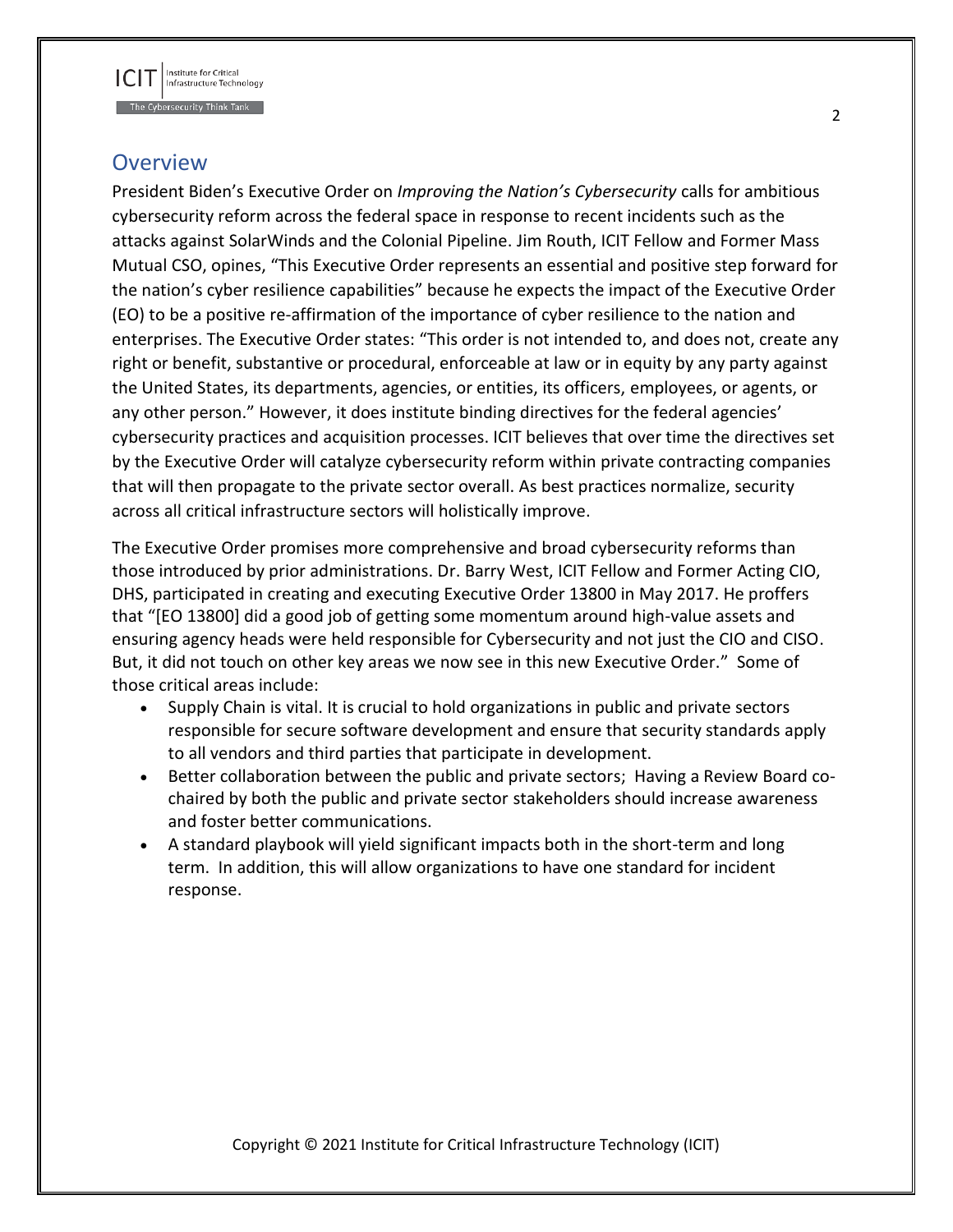

# <span id="page-3-0"></span>Key Tenets of the Executive Order on Improving the Nation's Cybersecurity

### <span id="page-3-1"></span>Threat Information Sharing

The Executive Order ensures that IT Service Providers can share information with the government and requires them to share certain breach information. However, IT providers are often hesitant or unable to share information about a compromise voluntarily. Sometimes this can be due to contractual obligations; in other cases, providers may be reluctant to share information about their own security breaches. Removing any contractual barriers and requiring providers to share breach information that could impact Government networks is necessary to enable more effective defenses of Federal departments and holistically improve the Nation's cybersecurity [1] [2].

The Executive Order states that IT service providers, including cloud service providers, have contract terms that may prevent the sharing of cyber threats or information on federal information systems. By July 11, 2021, the EO requires the Office of Management and Budget, in consultation with other named federal agencies, to make recommendations for contract language changes, including:

- Updating descriptions of contractors and covered entities;
- Requiring service provider to collect and preserve data, information, and reporting relevant to cybersecurity event prevention, detection, response, and investigation on all information systems over which they have control, including systems operated on behalf of agencies, consistent with agencies' requirements;
- Recommending that service providers share such data, information, and reporting, as they relate to cyber incidents or potential incidents relevant to any agency with which they have contracted, directly with such agency and any other agency that the Director of OMB, in consultation with the Secretary of Defense, the Attorney General, the Secretary of Homeland Security, and the Director of National Intelligence, deems appropriate, consistent with applicable privacy laws, regulations, and policies;
- Incentivizing service providers to collaborate with Federal cybersecurity or investigative agencies to investigate and respond to incidents or potential incidents on Federal Information Systems, including by implementing technical capabilities, such as monitoring networks for threats in collaboration with agencies they support, as needed.

Proposed changes to the Federal Acquisition Regulation (FAR) will be published by November 8, 2021.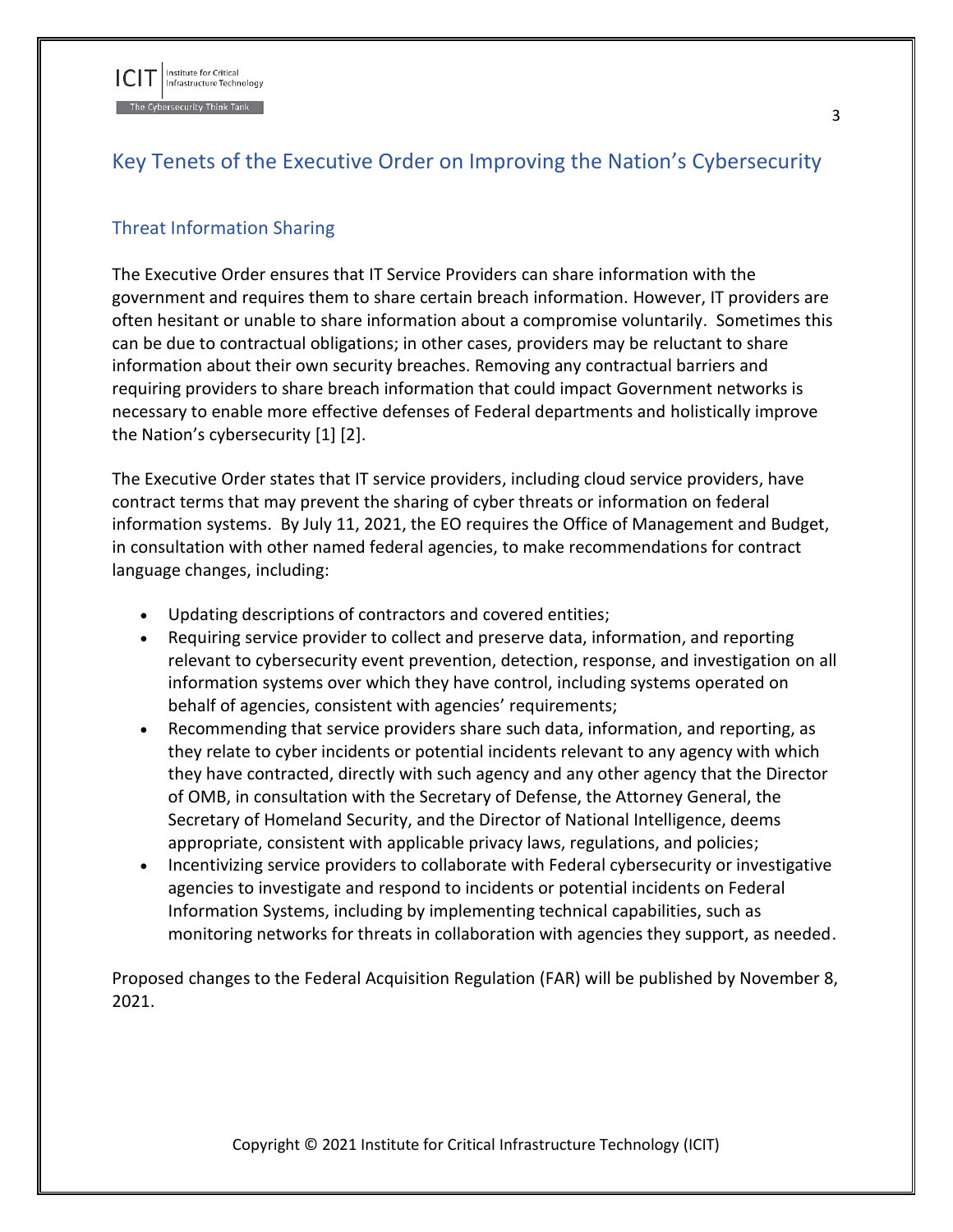

## <span id="page-4-0"></span>Cyber Incident Reporting

Government contractors that provide software or services would be required to report cyber incidents to the relevant federal agencies based upon a sliding scale of risk assessment, with the highest risk requiring notice within three days of discovery. In addition, the Executive Order standardizes the definition of "incident" to that of 44 U.S.C. § 3552(b)(2):

(2) The term "incident" means an occurrence that—

(A) actually or imminently jeopardizes, without lawful authority, the integrity, confidentiality, or availability of information or an information system; or

(B) constitutes a violation or imminent threat of violation of law, security policies, security procedures, or acceptable use policies.

By June 28, 2021, the Department of Homeland Security, in consultation with other named federal agencies, is directed to recommend changes to the FAR, including the nature of the cyber incidents that would require reporting, the government contractors and service providers that would be covered, the periods for reporting based on "a graduated scale of severity," and "appropriate and effective protections for privacy and civil liberties." By September 27, 2021, the FAR Council will publish the proposed FAR updates for public comment. Additionally, by July 11, 2021, the FAR Council will begin assessing the cybersecurity requirements for unclassified systems contracts. The council will review and publish their recommended changes for public comment by September 9, 2021, for public comment.

#### <span id="page-4-1"></span>Enhancing Software Supply Chain Security

The Executive Order will improve software security by establishing baseline security standards for the development of software sold to the government, including requiring developers to maintain greater visibility into their software and making security data publicly available. In addition, it stands up a concurrent public-private process to develop new and innovative approaches to secure software development and uses the power of Federal procurement to incentivize the market.

By June 11, 2021, the Executive Order mandates the National Institute of Standards and Technology (NIST), in consultation with other named federal agencies, to solicit "input from the Federal Government, private sector, academia, and other appropriate actors to identify existing or develop new standards, tools, and best practices for complying with the standards, procedures, or criteria." In addition, by November 8, 2021, NIST is directed to publish preliminary guidelines for enhancing software supply chain security. The guidance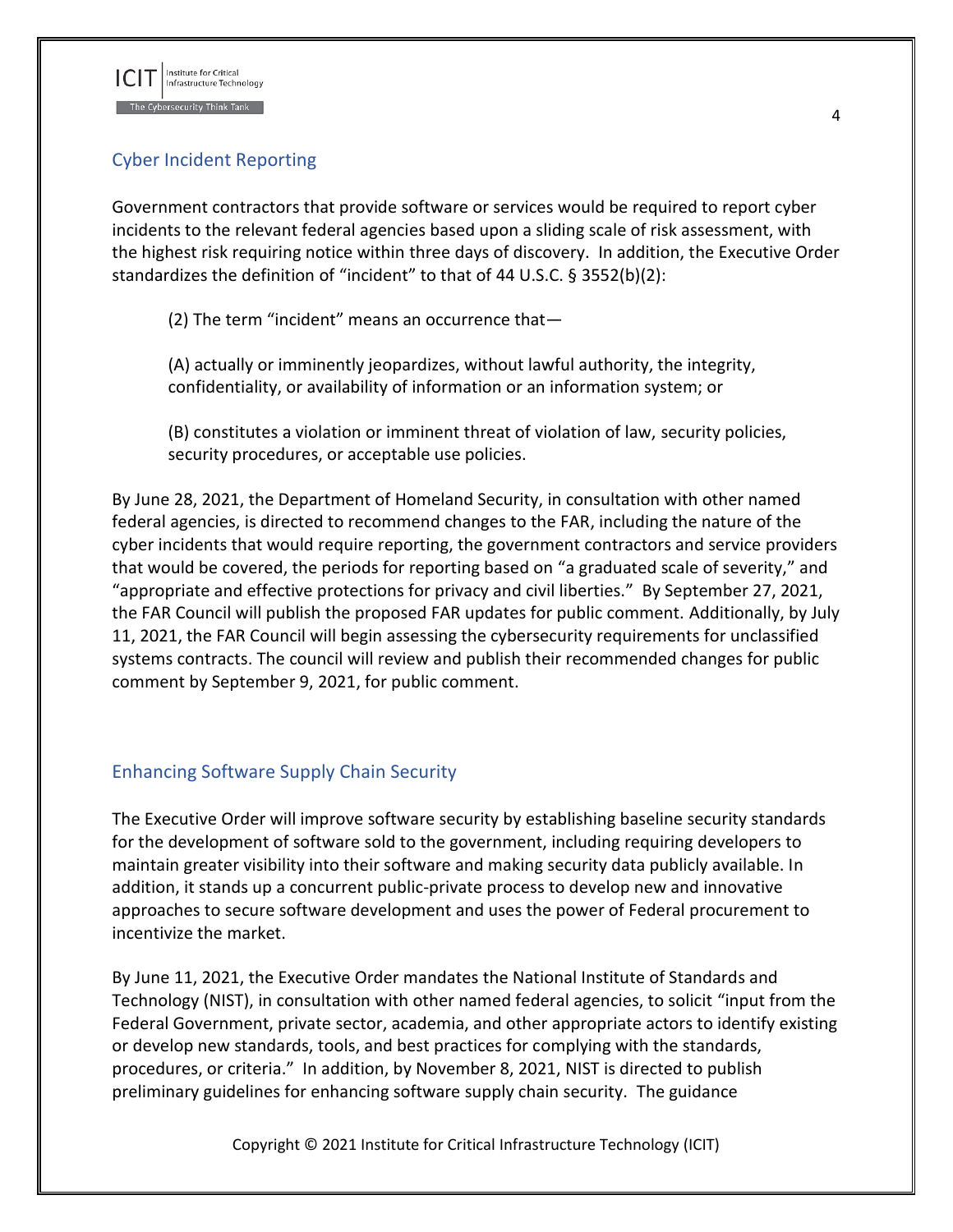

must include standards, procedures, or criteria, including multifactor authentication, encryption for data, "employing automated tools, or comparable processes, that check for known and potential vulnerabilities and remediate them, which shall operate regularly, or at a minimum prior to product, version, or update release;" "providing a purchaser a Software Bill of Materials (SBOM) for each product directly or by publishing it on a public website;" and "participating in a vulnerability disclosure program that includes a reporting and disclosure process."

The Executive Order also creates a pilot program to create an "energy star" type of label so the government and the public can quickly determine whether software was developed securely. The initiative is similar to the Cyber Shield Act introduced by Representative Ted Lieu and Senator Ed Markey and endorsed by ICIT. This label would help prevent the federal government from acquiring critical software that was not designed with security controls throughout its development lifecycle. Especially for critical infrastructure systems, defense software, and other national security assets, negligently developed or intentionally vulnerable systems pose a significant risk of adversarial compromise or nation-state APT espionage. By adopting an assessment and labeling program, the Federal Government can leverage its considerable market power to drive software vendors to incorporate security into their products from the start of the development lifecycle and prioritize security and privacy controls at each stage. As a result, over time, security by design will normalize in the private sector according to the federal standard, and the culture overall will improve to protect consumers as much as the federal agencies.

#### <span id="page-5-0"></span>Modernizing Federal Government Cybersecurity

Legacy systems pose significant risks to federal agencies since many systems are incompatible with secure software and hardware or are no longer supported with patches against emerging threats. Worse, legacy systems cost as much as four times modern systems to maintain. Outdated security models and unencrypted data have led to compromises of systems in the public and private sectors. Arguably, OPM, SolarWinds, and many major federal incidents are in part attributable to legacy infrastructure. The Federal government must lead the way and increase its adoption of security best practices, including employing a zero-trust security model, accelerating movement to secure cloud services, and consistently deploying foundational security tools such as multifactor authentication and encryption.

The Executive Order helps move the Federal government to secure cloud services and a zerotrust architecture and mandates the deployment of multifactor authentication and encryption [2]. Don Maclean, ICIT Fellow and Chief Cybersecurity Technologist, DLT, explains, "These measures are essential, especially in the wake of the recent Colonial Pipeline intrusion, an inept but ominous attack on a water treatment plant, and the highly sophisticated 'Sunburst' hack that affected private industry and public sector organizations, even including cybersecurity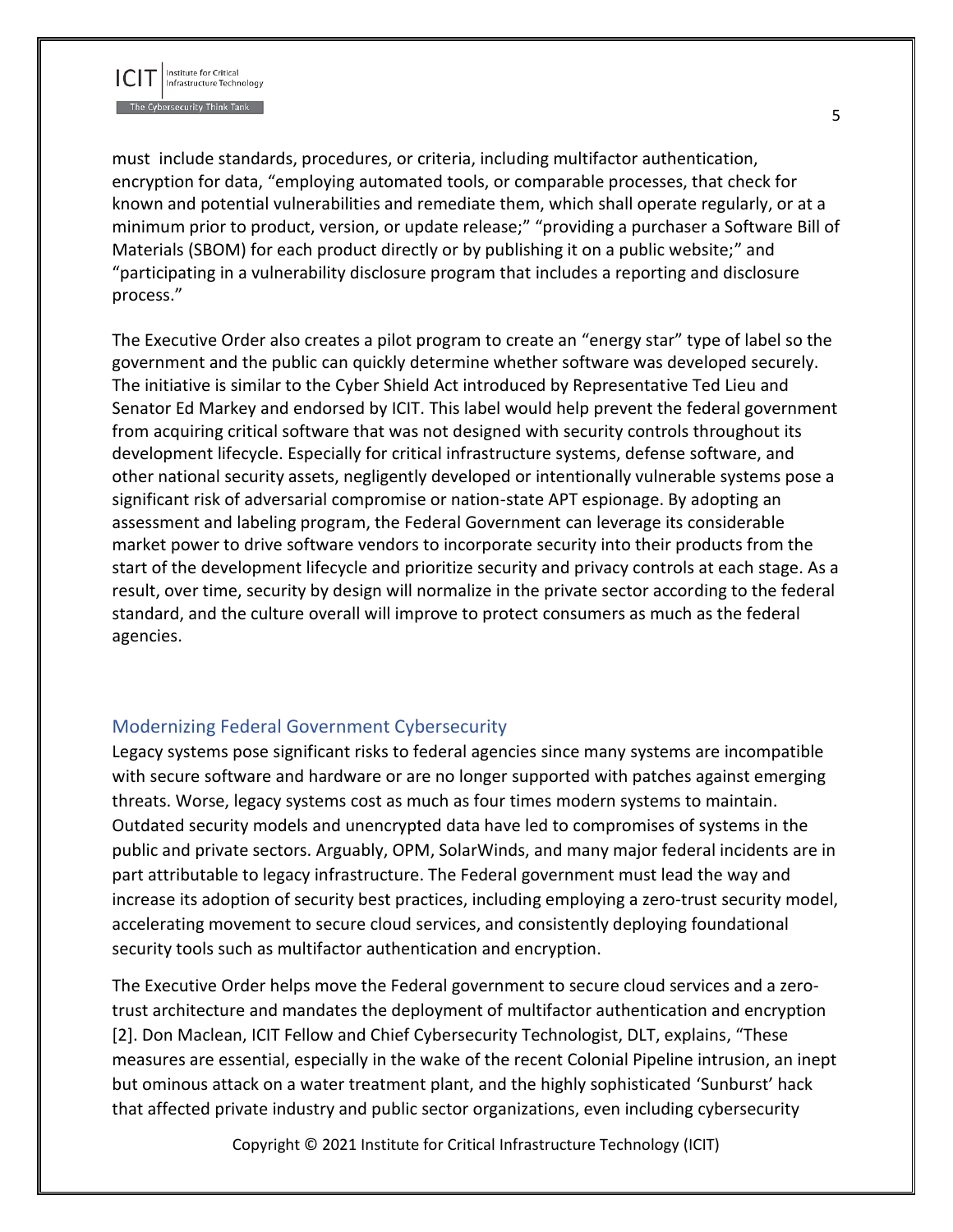

firms. The Zero Trust mandate is particularly relevant. This concept, based on the sober-minded acknowledgment that intrusion is inevitable, has recently seen an enormous uptick in interest. It is time to re-think our defenses from the ground up, focusing on rapid and automated response, placing defenses as close to the target as possible, and focusing on mitigation as much as prevention. Zero trust and the other measures in this Executive Order are essential for improving America's cybersecurity. Executive Orders, however, do not always yield their intended result. The broad scope entails a commensurate budget, which is often lacking, and practical difficulties delay and undercut even the best plans. I hope agencies and contractors can meet the ambitious goals of this mandate. If so, we will have improved our nation's security" [3].

#### <span id="page-6-0"></span>Establishing a Cyber Safety Review Board

Too often, organizations repeat past mistakes and do not learn lessons from significant cyber incidents. When security controls fail, or an incident occurs, agency stakeholders, the private sector, and the Administration need to investigate and critically evaluate the security paradigm to ascertain where and how a vulnerability was exploited and how to implement the necessary improvements to mitigate future compromise. The Executive Order establishes a Cybersecurity Safety Review Board, co-chaired by government and private sector leaders, that may convene following a significant cyber incident to analyze what happened and make concrete recommendations for improving cybersecurity. This board is modeled after the National Transportation Safety Board, which is used after airplane crashes and other incidents.

## <span id="page-6-1"></span>Standardizing the Federal Government Cyber Incident Response to Incidents and Vulnerabilities

Organizations cannot wait until they are compromised to figure out how to respond to an attack. Recent incidents have shown that within the government, the maturity level of response plans varies widely. The Executive Order creates a standardized playbook and definitions for cyber incident response by federal departments and agencies. The playbook will ensure all Federal agencies meet a certain threshold and are prepared to take uniform steps to identify and mitigate a threat. The playbook will also provide the private sector with a template for its response efforts [2].

#### <span id="page-6-2"></span>Improving Federal Cybersecurity Vulnerability and Incident Detection

Slow and inconsistent deployment of foundational cybersecurity tools and practices leaves an organization exposed to adversaries. The Federal government should lead in cybersecurity, and strong, Government-wide Endpoint Detection and Response (EDR) deployment coupled with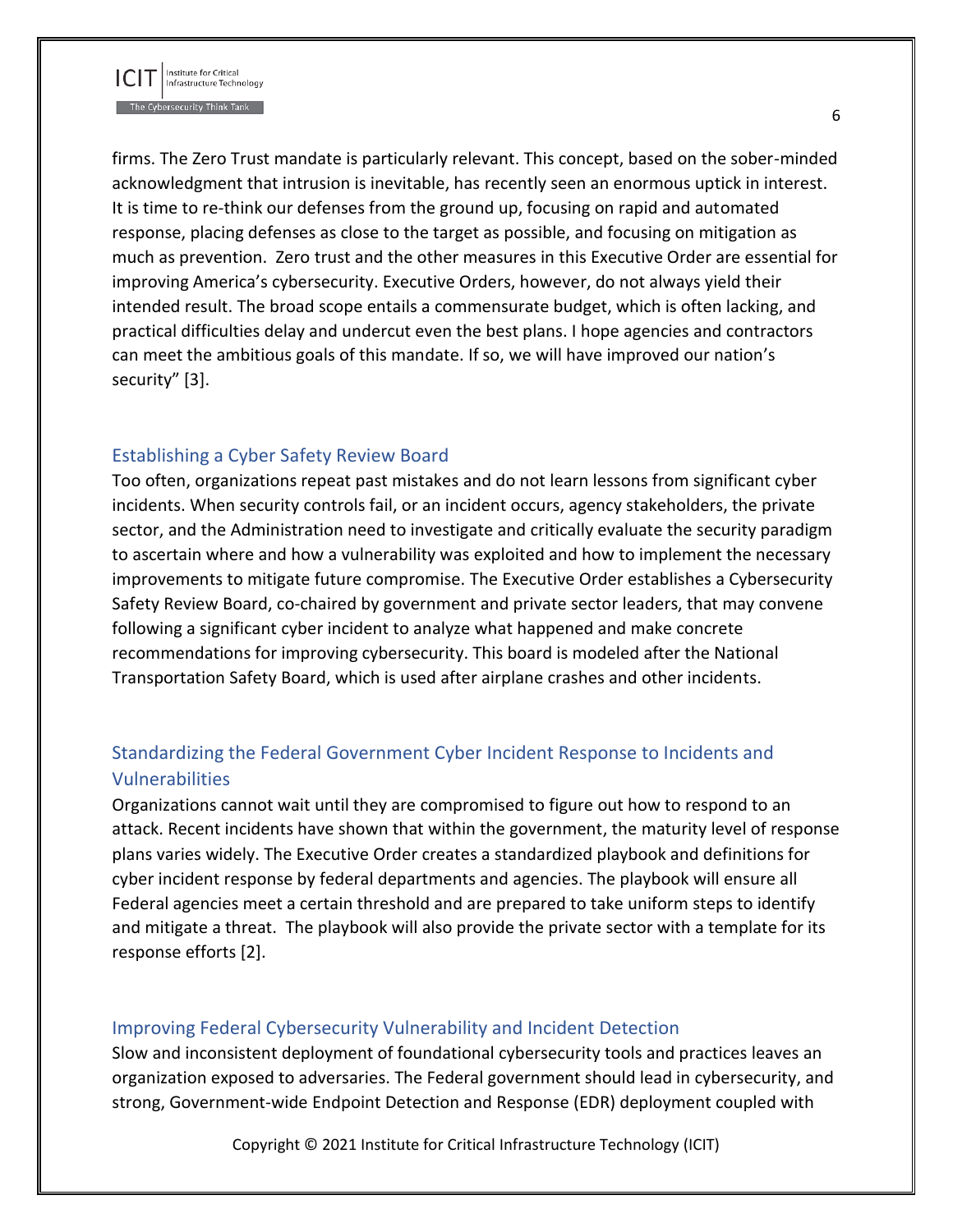

robust intra-governmental information sharing are essential. The Executive Order improves the ability to detect malicious cyber activity on federal networks by enabling a government-wide endpoint detection and response system and improved information sharing within the Federal government [2].

#### <span id="page-7-0"></span>Improving Federal Government Incident Detection, Response, and Remediation

Insufficient logging hampers an organization's ability to detect intrusions, mitigate those in progress, and determine the extent of an incident after the fact. Robust and consistent logging practices are invaluable practices to mitigate threats before adversaries can compromise critical assets or inflict harm. The Executive Order creates cybersecurity event log requirements for federal departments and agencies [2].

## <span id="page-7-1"></span>Foundations for Future Work

The Executive Order proposes robust reforms that, if executed effectively, could reshape national cybersecurity and lead to lasting reforms. However, ICIT fellows identified a few areas where the efforts set by the Executive Order could advance in the future.

#### <span id="page-7-2"></span>Weaponization of IoCs

Itzik Kotler, ICIT Fellow and Co-Founder and CTO, SafeBreach, opines, "I think we should do more, not more of the same, but more on the reactive front of security which I think is a missed opportunity in this EO. With respect to sharing data, adopting new architecture, and monitoring - the real game-changer, in my opinion - will be weaponizing the IoCs that we know today to proactively assess whether emerging threats are applicable (i.e., detected & mitigated). There is a huge difference between buying/installing a given security control and making sure it's effective (and reasons why it may not be effective, can range from adversary tampering to IT changes that render it useless as a chokepoint). If we want to change this asymmetrical war with hackers, we first need to bring them to a position where their R&D costs will be so high it will not make financial sense to conduct. How? By continuously taking all the malicious knowledge out there (some publicly share, some privately share) and simulate it to test their security posture. By doing so and follow-up on the results, the companies will greatly reduce their chances of getting breached the same way." Jim Routh counters that given the breadth of the attack surface of the US, it behooves leaders to adjust federal cyber policy and practices to invest in proactive and protective solutions rather than offensive capabilities such as buying zero-day vulnerabilities.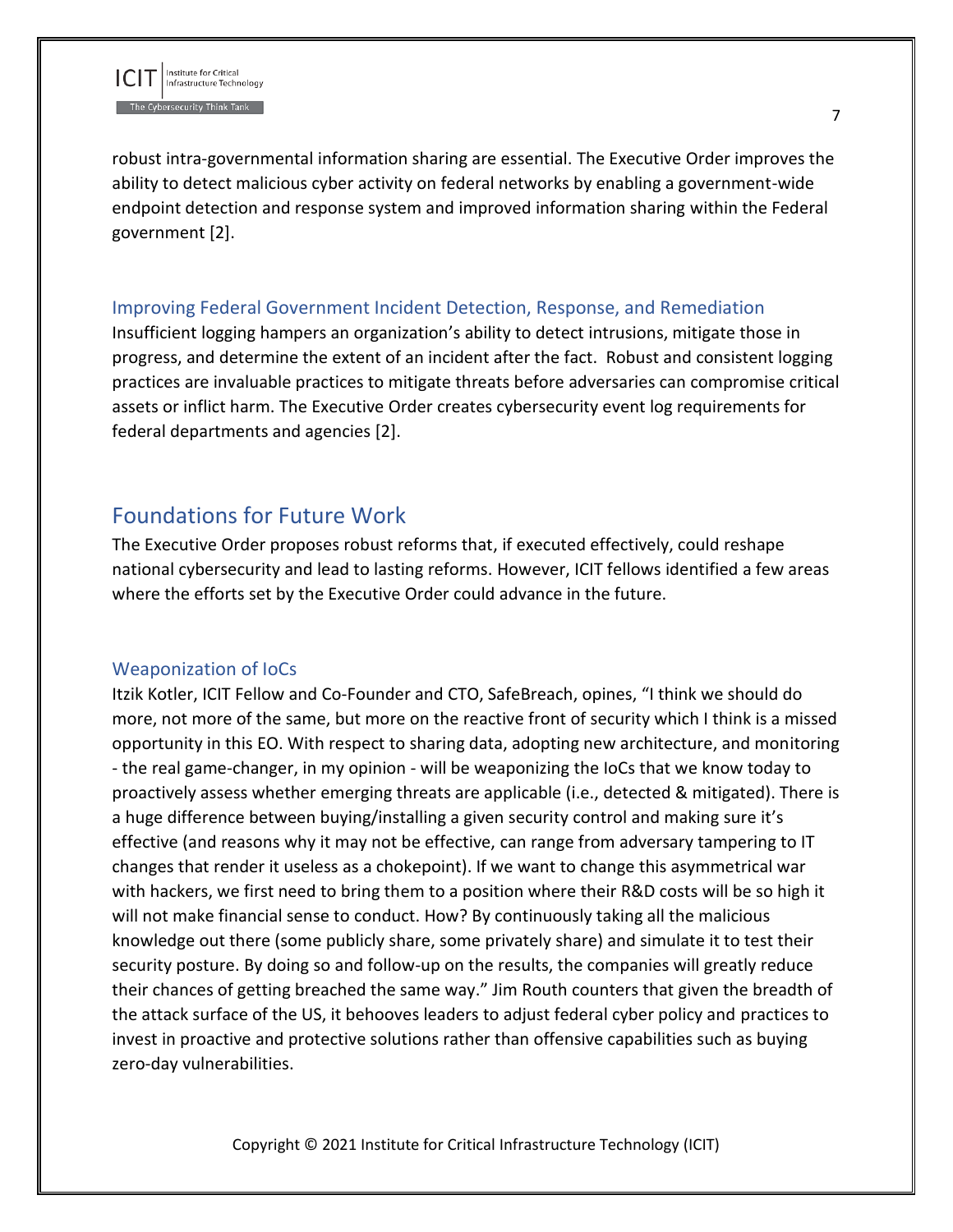

#### <span id="page-8-0"></span>Challenges Around Modernization and MFA Adoption

The Executive Order requires modernization planning and the adoption of multifactor authentication solutions where possible; however, Kevin Hansen, CTO, Federal Channels and Alliances, Micro Focus Government Solutions, suggests that modernizing some federal systems enough to support multifactor authentication (MFA) may be a prolonged process. He explains, "Much like the challenges agencies faced in delivering emergency support and services to citizens during the COVID pandemic, agencies have been hampered by technical limitations with these legacy applications. In the case of enabling MFA for mainframes, most of the mainframe interfaces users connect to do not have MFA support of any kind. In particular, those interfaces that still require a terminal emulator and older network protocols to connect to them (3270, VT, UTS, T27, telnet, INT1, FTP, SSH, etc. vs. a web browser/HTTPS) were never designed for MFA and have no common authentication standards support other than userIDs and passwords. Cutting to the chase, this means most of these green-screen applications are still using userID and password to login to mainframes – all across the government. A common "workaround" is to record a users' userID and password into an SSO script to automate the login after the user uses MFA to get onto the network. That's a convenient workaround for the user but unfortunately does not comply with HSPD-12 or the latest executive order, which requires a unique MFA challenge when accessing a different system (mainframe data). Of course, as the Executive Order states in Sec. 3 (d), '*Within 180 days of the date of this order, agencies shall adopt multifactor authentication and encryption for data at rest and in transit, to the maximum extent consistent with federal records laws and other applicable laws*.' So a successful network MFA should not grant access to all applications and data on the network – the applications and data require their own unique MFA challenge. Applying zero trust principles to this scenario further reinforces this requirement. The software tools necessary to solve these interface MFA challenges on the mainframes do exist but require a mandate and the explicit language in the Executive Order to shift agency priorities and resolve this once and for all.

#### <span id="page-8-1"></span>Improving Public-Private Collaboration

The Executive Order strives to improve information sharing and oversight of federal contractors; however, it does not leverage the insights of public sector leaders to inform novel security strategies or combat emerging threats. Michael Aisenberg, ICIT Fellow and Chief Cyber Policy Counsel, MITRE, expounds, "The persistent shortcoming of DECADES of effort at addressing the panoply of cybersecurity risks facing the U.S. and global infrastructures is the failure of policy setting and funding government apparatus to fully appreciate the nature, construct and motivating elements of the private sector producers and users of ICT, and its growing infusion into every other critical infrastructure. Over and over again, the government, including the Biden Administration, in its important new EO, have failed to develop a construct that obligates bidirectional collaboration between the ICT industry and government and the other critical infrastructures. The failure to have a meeting of the minds about risk, trust, and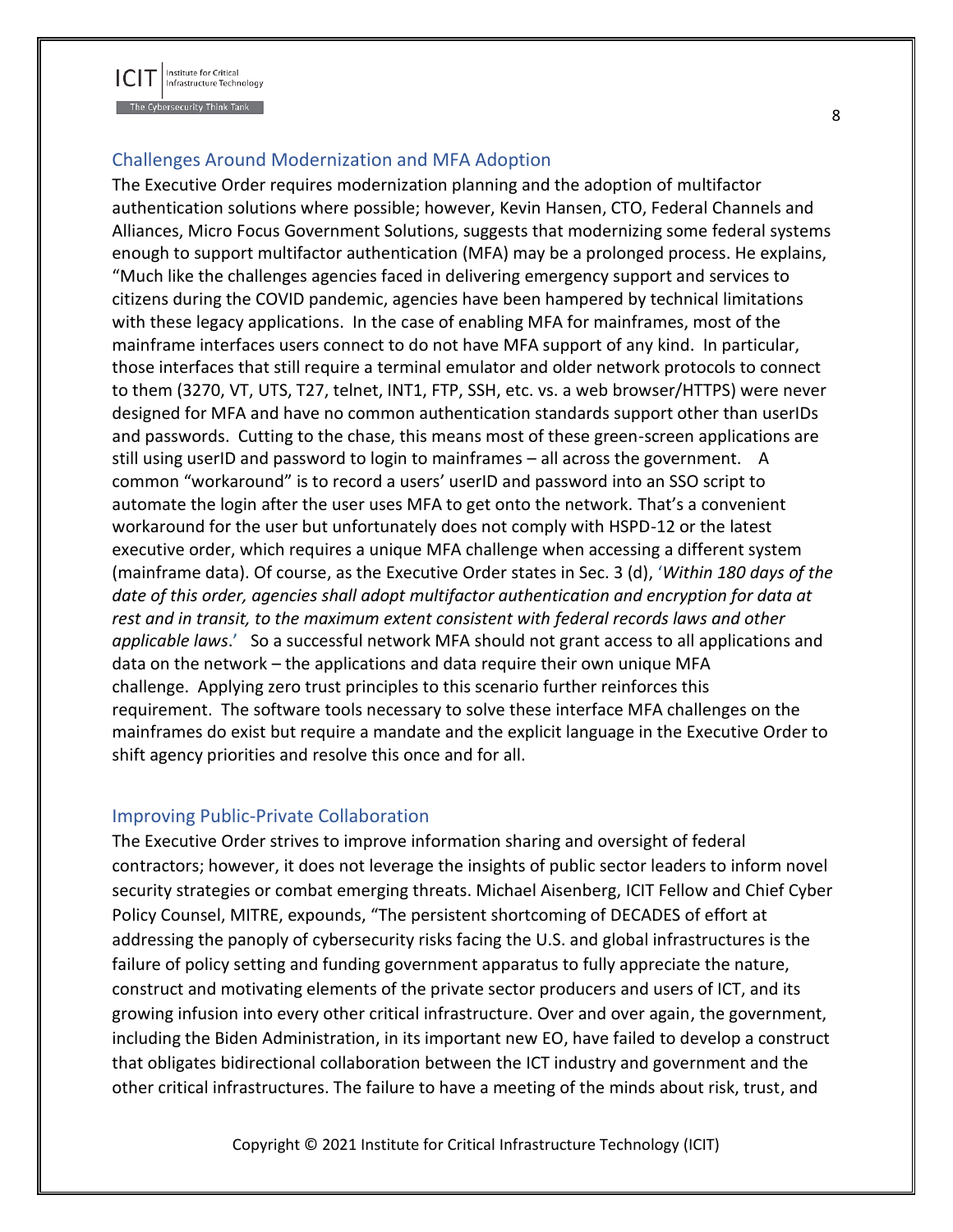

mutual obligations will continue to stand as a handicap to success in addressing the constantly evolving threats to ICT as deployed globally. Step one must be a process of deeply embedding government staff in C-suite roles in industry, and industry seniors in roles that expose them to the realities of government policymaking and execution."

The Executive order is predominantly focused on improving the cybersecurity of federal contractor solutions; however, in the future, it may be proactive to incentivize the private sector to increase collaborative threat intelligence efforts with the federal government. Stan Mierzwa, Director, Center for Cybersecurity, Kean University, explains, "The use of incentive programs in cybersecurity has been in existence for some time now. These programs allow for crowdsourcing the research, software bug detection, and vulnerabilities with a reward or incentive and are often referred to as Vulnerability Reward Programs [4]. Such incentivized programs may garner greater interest from both government agencies and the private sector, an increasingly important element in teamed or collaborative cybersecurity knowledge-sharing activities. A reference or example blueprint for this program can be gained from one announced and introduced several years back by the Pentagon [4]. The configuration of this effort provided ethical hackers with incentives to break into systems and report vulnerabilities for a reward [5]. One potential benefit of such a program is to drive community engagement to protect our critical infrastructures. At a minimum, consideration for such a reward program could be further researched to understand if it could add potential positive cybersecurity benefit, given the increasing, persistent, and more complicated attacks."

#### <span id="page-9-0"></span>Internal Federal Software Supply Chain Risk Management (SCRM)

The Executive Order institutes greater governance on contractor solutions and mandates the adoption of security paradigms like zero trust and security by design; however, it is predominantly outward-facing. David Wray, ICIT Fellow and CTO, Micro Focus Government Solutions, explains, "I like the EO, but its impact all depends on the guidance that OMB produces for agencies and the changes they make to the FAR/DFAR in the next 3 to six months. The weakest link in the software development life cycle is the government agencies' custom code and applications, not commercial software vendors. The focus is on the vendor community and most likely will result in audits of vendors' software manufacturing process to ensure that a bill of materials is available, software is scanned for vulnerabilities, and secure practices such as zero-trust, threat modeling, and auditing are part of a vendors software production process. These are all valid asks; however, there was no mention of these requirements being mandated on the 10's of 1000's of custom applications in use today across government. Most of the critical software in government are mission support applications developed with open source, COTS/Tools, and custom code. It would be nice if agencies were required to scan code; but, there is no requirement across all agencies to do this today. There also is no requirement for a bill of materials or documentation on open source libraries, APIs,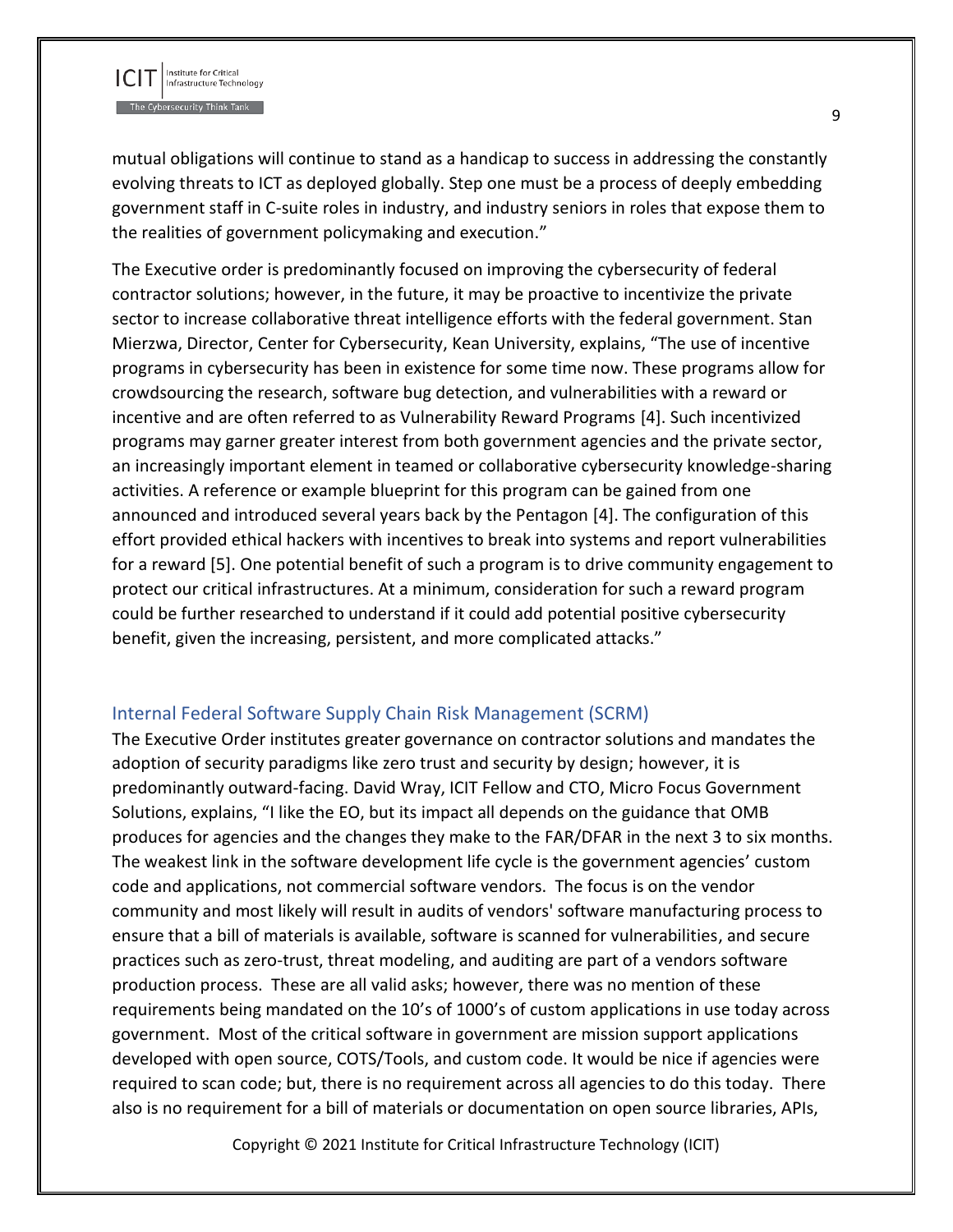

etc. So, in my opinion, the focus of the EO on the commercial software vendor community is misguided. I believe it's sorely needed for open source producers, especially with libraries and add-ins used during the build process (IoC, for example). OMB could interpret these mandates as applicable to system integrators that support government software development efforts and prioritize open source and API/Binaries used during DevOps vs. COTS products. This would help close the gap; however, implementation would be challenging (scope changes on existing contracts). I would rather see the law codified that enforces code scanning, especially for opensource and binaries, or in some cases restricting the use of open source when there are known issues or poorly managed communities."

#### <span id="page-10-0"></span>Integration of Cybersecurity Ethics Reinforcement

The Executive Order does not address federal cyber hygiene or potential insider threats. Increasing cyber hygiene efforts can help to "keep honest people honest" and reduce the likelihood of intentional or unintentional insider threats. Further, an ethics program can ensure that data is protected and used according to its intent upon collection. Mr. Mierzwa proffers that "The topic of ethics in computer science, information technology, engineering, and the sciences is not a new element. Students in many technical and non-technical programs are required to learn about the impact of ethical principles as they embark on careers in creating and building solutions to solve problems. The use of technology for bad actor activities is one of the harmful byproducts of cybersecurity knowledge. However, it is not just about bad actors; those who function in routine cybersecurity roles may come across situations when their best ethical judgment is required. In performing a quick search of the executive order for the word "ethics," no results were found. A suggestion to research or find ways to include cybersecurity ethics into the modules or sections of the executive order may be beneficial. At a minimum, a reinforcement of the topic to ensure that all involved in protecting our critical infrastructure assets are on the same page could be a good reminder. By laying a foundation of good ethics, there is the potential for better decisions when one is facing cybersecurity challenges [6].

#### <span id="page-10-1"></span>Creation of a National Campaign

Mr. Mierzwa observes that the introduction of the Executive Order drew national attention and increased public discourse around federal cybersecurity, although members of the public may never delve into the details of the executive order. Worse, vendors and private sector organizations may not pay adequate attention to the reforms, recommendations, and frameworks that emerge from the directives issued by the EO. A public awareness campaign could be leveraged to increase awareness around the deliverables and incentivize public comment and participation. Though it may appear insignificant, lasting cybersecurity reform may depend on the public "buy-in" that results from increased attention and discourse.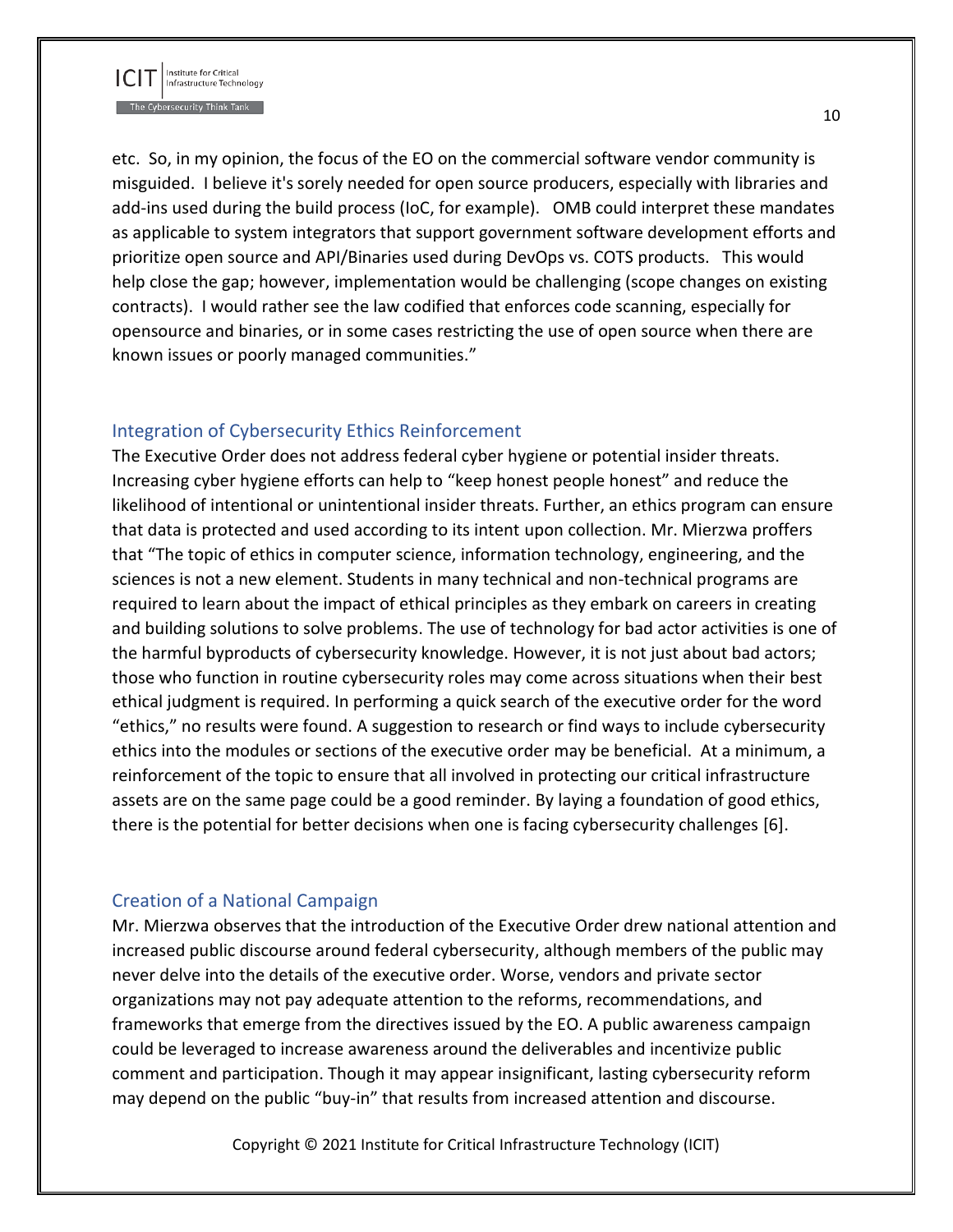

ICIT Executive Director Joyce Hunter believes there is a need for a novel approach to publicprivate sector collaboration to facilitate information sharing and reduce operational, reputational, and financial risks. A public-private cyber intelligence and information exchange would enable more contextualized threat intel to allow organizations to better defend against advanced persistent threats. With its focus on commercial reporting of cyber incidents, the Executive Order begins to set the foundation for a new model; however, more needs to be done to ensure that collaboration, coordination, and communication do not end with only information sharing.

# <span id="page-11-0"></span>**Conclusion**

President Biden's Executive Order on Improving the Nation's Cybersecurity is an admirable effort to improve the cybersecurity and resiliency of federal agency systems, networks, assets, and solutions. The EO addresses many of the challenges jeopardizing federal systems, and it lays the foundation for further cybersecurity reforms. Some proactive topics to consider as federal cybersecurity is reformed include:

- How can the nation better utilize IoCs and proactively adapt to combat emerging threats?
- Are agencies' modernization and technology adoption challenges being addressed?
- What steps are being taken to improve Public-Private collaboration?
- Can agencies do more to secure internally developed and open-source solutions?
- Which programs are being developed to address national cyber-hygiene and ethics?
- Should more be done to socialize federal cybersecurity efforts to the public?

Finally, the administration should consider whether federal agencies have the workforce and resources necessary to meet the directives of the Executive Order or build upon its foundation. The EO is proactive and ambitious in its approach to cybersecurity reform, and that is commendable; however, it also contains 46 deadlines ranging from 14 days to one year. The timeframe is too narrow to identify, hire, and train new talent; especially if candidates must undergo background checks and clearance processes. Instead, agencies could consider retraining existing personnel in cyber-defense principles and best practices through accredited education programs offered by universities around the country. Many such programs are now offer asynchronous and remote instruction. While cybersecurity leadership is important, it is welleducated and trained practitioners in the trenches who will be executing the security controls. In cybersecurity, execution effectiveness is everything.